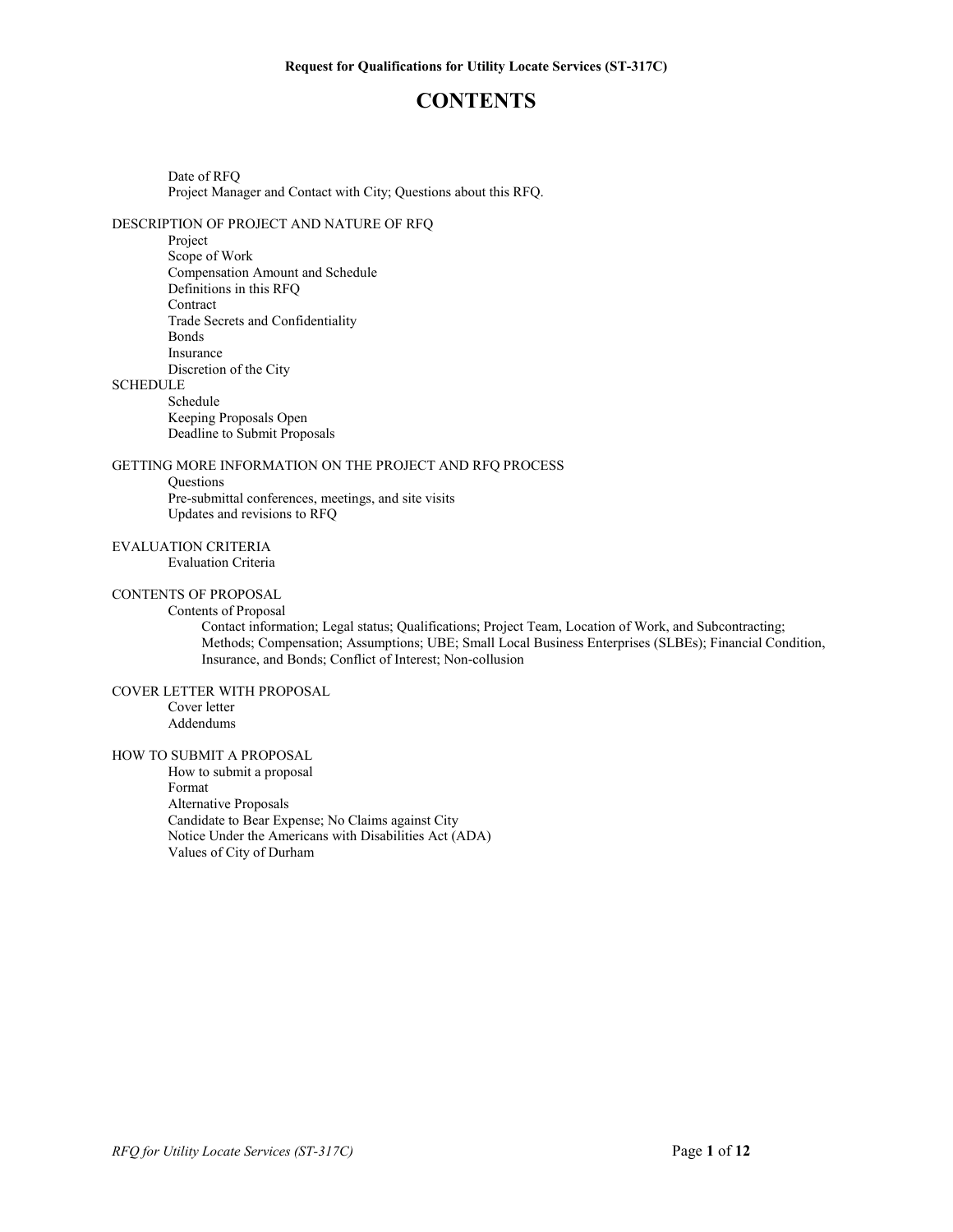# **Request for Qualifications (RFQ) for Utility Locate Services (ST-317C)**

#### **10. Date of RFQ**: March 18, 2021

#### **20. Project Manager and Contact with City; Questions about this RFQ.** Direct questions and concerns to

Attn: Gina Harder Engineering Services Department of Public Works 101 City Hall Plaza, Suite 3100 Durham, NC 27701-3329 Phone: (919) 560-4326 ext. 30247 Fax: (919) 560-4316 [Gina.Harder@durhamNC.gov](mailto:Gina.Harder@durhamNC.gov)

If you have concerns about this RFQ that you believe are not being addressed by the project manager, please contact

Attn: Clint Blackburn, PE Engineering Services Department of Public Works 101 City Hall Plaza, Suite 3100 Durham, NC 27701-3329 Phone: (919) 560-4326 ext. 30245 Fax: (919) 560-4316 [Clint.Blackburn@durhamNC.gov](mailto:Ed.Venable@DurhamNC.gov)

#### **DESCRIPTION OF PROJECT AND NATURE OF RFQ**

**30. Project**. This is a Request for Qualifications from firms to provide utility locate services on demand for the City of Durham. The consultant will be an extension of, and work closely with, City Staff who routinely provide these services for work in the public right-of-way.

**40. Scope of Work**. The City is soliciting a person or firm to provide utility locate services for the City of Durham. The proposed project is intended to support City Staff in the administration of the services as utility companies install utilities throughout the City. Due to the volume of requests being received by the utility companies, the City of Durham cannot complete all locate requests within the appropriate time. The Consultant will provide adequate staffing for the following activities:

The RFQ for this project is available at: [www.durhamnc.gov/4478](http://www.durhamnc.gov/4478)

Contractor will be responsible for providing qualified and appropriately trained employees to perform utility locating services in accordance with the requirements of Article 8A of Chapter 87 of the N.C. General Statues: Underground Utility Safety and Damage Prevention Act.

Contractor will provide all equipment necessary to complete the work required for this project. These employees will use a McLaughlin Verifier G2 and G3 model Transmitter and Receiver (or equivalent).

Contractor locators will also be equipped with name badge, smart-phones (with data services), a laptop or tablet computer, a work vehicle with proper safety lighting and vehicle identifier displaying it use for locating services, Personal Protection Equipment (PPE) suitable for their work assignments, pin-flags, and pre-approved utility marking paint.

#### *Water and Sewer Utility Location – Regular Hours Locating*

Contractor shall have Locator staff who locates water and sewer lines, services, valves, manholes and meters prior to and during construction using state-of-the-art technologies for underground detection and location. This task will include the following procedures:

- In performing the work, the Contractor staff will utilize Owner GIS data, as built record drawings, and other support documents provided by the Owner.
- The location of the utilities will follow the existing work flow and protocol utilized by the Owner's utility location staff, and will be highly coordinated with the ongoing utility location services provided by Owner's Staff.
- A monthly report spreadsheet will be submitted for payment each month. This monthly report will include the number of tickets and hour worked for each locator.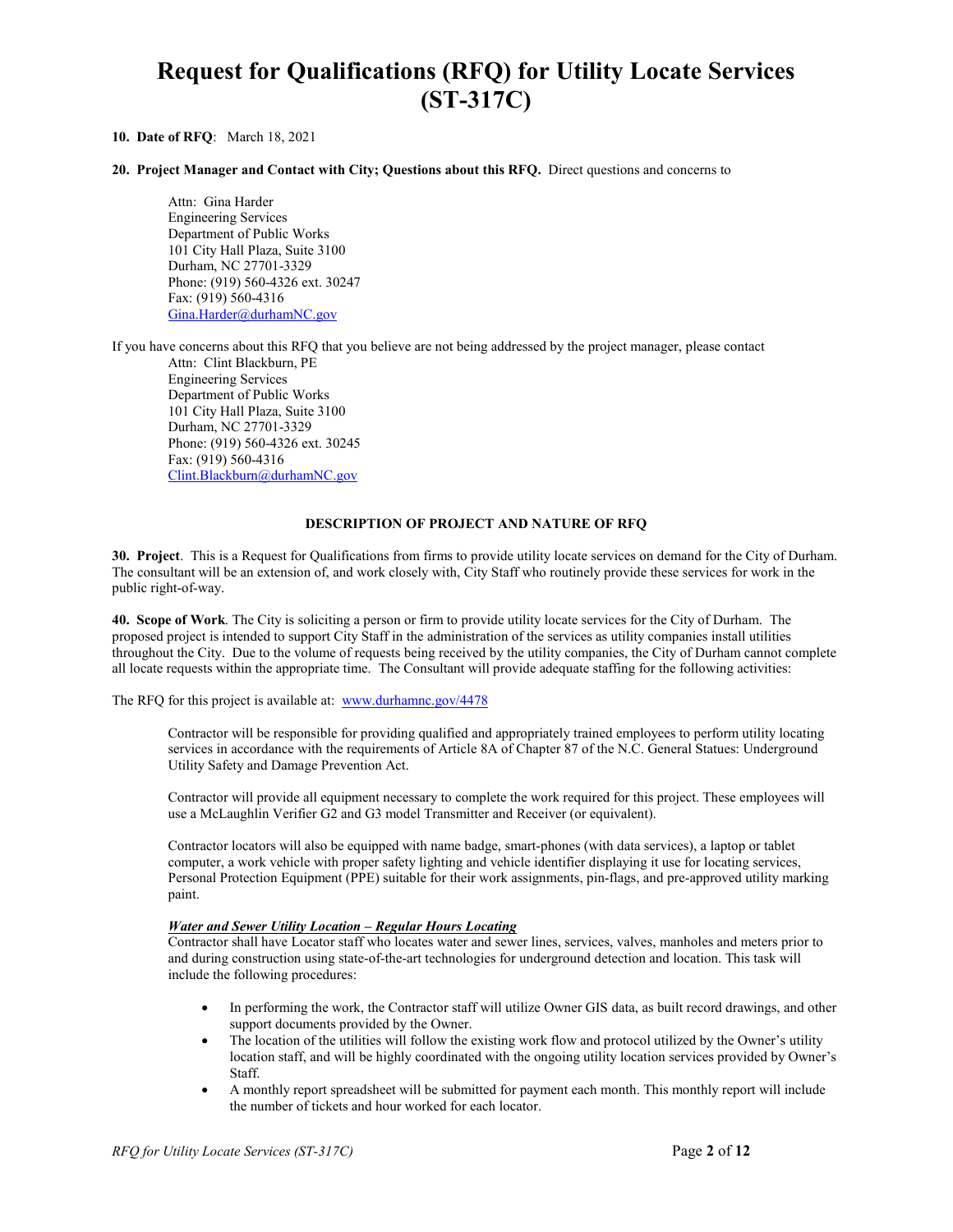- For regular hours, the locate coordinator will send a DAILY email to Tony [\(Michael.Haithcock2@DurhamNC.gov\)](mailto:Michael.Haithcock2@DurhamNC.gov) with the number of tickets assigned to each locator.
- Contractor shall be ready to provide anywhere from 1 to 3 locators to work on the day following a request from the Owner.
- The Owner will require attendance at an initial training session and may require attendance at additional staff meetings or field meetings.
- Contractor's Locators will have approximately two business days to complete the requested work (ie: locate tickets received in email by 7AM Monday morning need to be complete and closed out in the 811 system by 5 PM Tuesday evening).
- Login information for the 811 system will be provided by the Owner. Any locate that cannot be completed needs to be reported to Owner staff by noon the day it is due.
- Contractor's locators are expected to work a typical 8 hour day with a 1 hour lunch. Each locator will be required to achieve the same number of locates as Owner's staff would provide. *Typically this is between 10 and 30 locate tickets per day (involving multiple locates per ticket) depending on difficulty and length of assignment*.

#### **Water and Sewer Utility Location – After-Hours Locating (As needed)**

There may be some days where after hours or weekend work will be required for After-Hours locates. This task will include the following procedures:

#### Timeframes

- Contractor will provide a single locator will be on-call for After-Hours locates for a 7-day period beginning Friday at 5:00 PM through 6:00 AM (or start of standard workday) for weekdays and the full 48 hour period for weekends. Holidays are included in this cycle.
- Contractor will provide a monthly schedule of staff being used for the after-hours schedule and standard locates.
- Time billed for after-hours locates will only be actual hours worked (ie if no after-hours calls come in, no time will be billed).

#### Response Time

- When a call is received for an emergency locate, the Contractor will first determine if the utilities belong to the Owner. If they do not, the ticket can be closed.
- If they do, the Contractor staff will determine if the issue can be resolved over the phone.
- The After-Hours locator will have 3 hours to respond to any After-Hours locate request.
- Time worked begins once the call is answered. No After-Hours locates will be sent over email.

Employee Expectations

- The After-Hours locator will be readily available whenever a call is received.
- The After-Hours locator cannot be impaired by alcohol or prescription substances.
- The intent of the Owner is to directly forward any after-hours requests directly to the Contractor staff email and phone number provided with the monthly schedule for that week.

#### **Locating Standards**

All locators provided to the Owner should follow the regulations stated in General Statute 87: Underground Utility Safety and Damage Prevention Act. All equipment necessary to complete the work shall be provided by the Consultant including, but not limited to, transportation (with all proper safety measures and an identifier stating it is for location services), name badge, communication devices, location equipment, paint (Seymour Aerosol Spray Paint meets APWA standards – Green fluorescent model number 20-668 and Precaution Blue – model number 20- 653 or approved equivalent), and personal protection equipment.

#### **Service Interruption**

If service is interrupted in Owner owned infrastructure (limited to water lines, sewer lines, force main lines and storm drainage systems) during construction on a section located for the ST-317C project and the Contractor is found to be negligent, then Contractor will be responsible for the cost of repairs, to the extent caused by the negligence of Contractor. This responsibility applies only to the location of Owner owned infrastructure (as listed above). Consequently, negligence in performance is defined as Contractor not locating an existing facility in the field within industry standard tolerances based on the contract's Scope of Services in Section 2.

Contractor has no responsibility for non-Owner owned infrastructure.

If there is an interruption to the services of Owner owned infrastructure, Contractor will be involved in the design of remedies and be present, at its own expense, during implementation of emergency repair.

Unless Contractor, in its professional judgement, should know or should have known, it is not responsible for any damage to: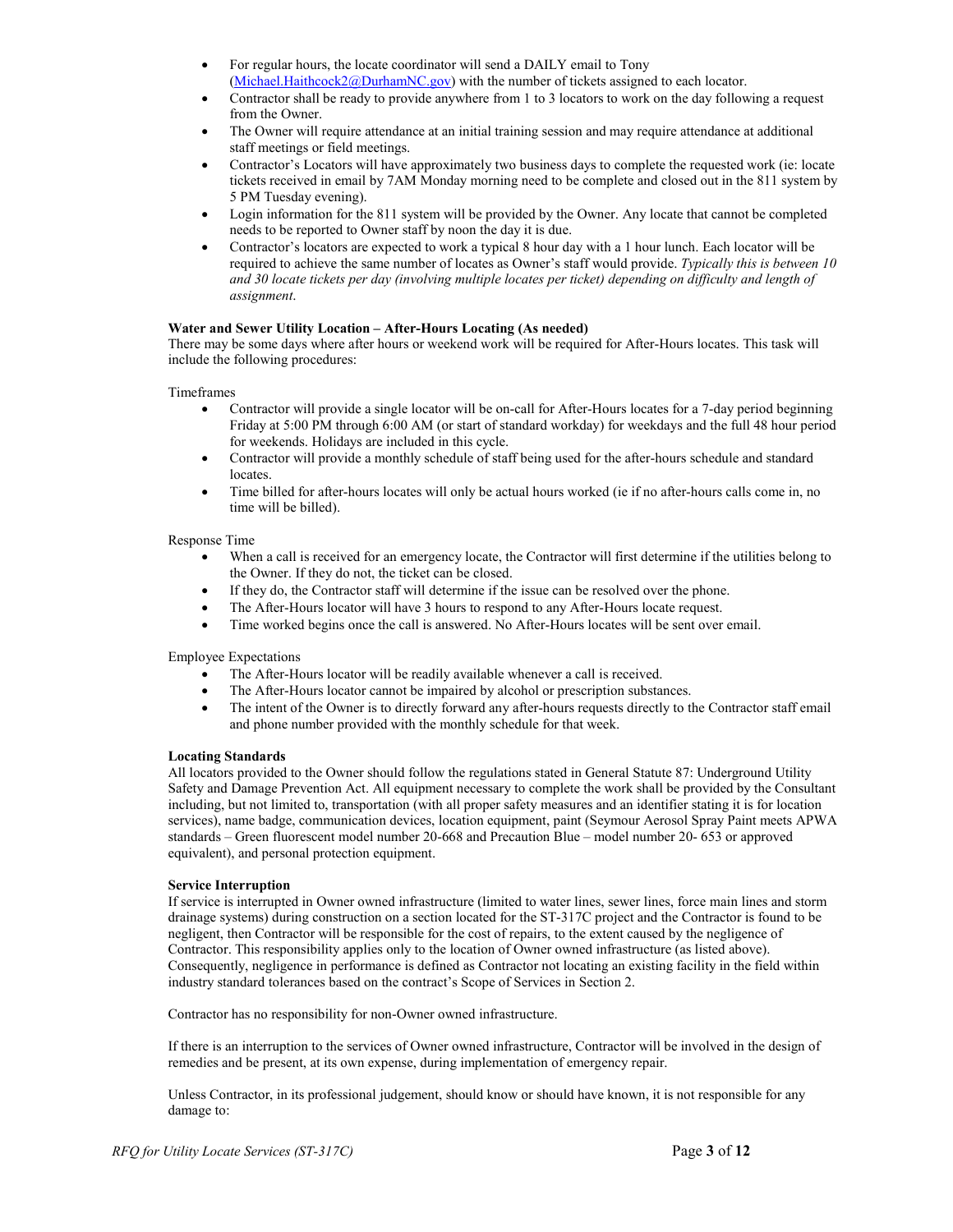- Owner owned infrastructure not shown or shown incorrectly in the Owner's GIS data
- Owner owned infrastructure marked properly within industry standards
- Events that could not have been reasonably anticipated during review or locating of the Owner owned infrastructure (ie: if water meter of sewer cleanouts are visible, the services shall be marked even in the absence of Owner GIS data). In cases where Owner GIS data is incorrect, Contractor will contact the locate supervisor for further instructions.

Notwithstanding the definition of Professional Negligence provided in Section 11(c) below, unless the Consultant, in its professional judgement, should know or should have known, it is not responsible for any damage to:

- City owned infrastructure not shown or shown incorrectly in the City's GIS data
- City owned infrastructure marked properly within industry standards
- Events that could not have been reasonably anticipated during review or locating of the City owned infrastructure (i.e. if water meter or sewer cleanouts are visible, the services shall be marked even in the absence of City GIS data). In cases where City GIS data is incorrect, the Consultant will need to contact the locate supervisor for further instructions.

**50. Compensation Amount and Schedule**. Progress payments will be made on a monthly basis. The payments will consist of fees for the location services as provided by the Consultant during standard work hours and after standard work hours when applicable. The best firm will be identified without regard to cost. The contract will extend up to three years with the option to renew for the first year after at the same prices negotiated for the original contract.

**60. Definitions in this RFQ: City, RFQ, Proposal, Candidate, Consultant, Should**. Unless the context indicates otherwise – (a) The expressions "RFQ," "this RFQ," and "the RFQ" refer to this document as it may be amended or updated. (b) "City" and "city" mean the City of Durham. (c) The "proposal" is the response of a person, firm, or corporation proposing to provide the services sought by this RFQ. (d) The word "Candidate" or "candidate" is the person, firm, or corporation that submits a proposal or that is considering submitting a proposal. (e) The word "Consultant" or "Consultant" is the person, firm, or corporation with which the City enters into a contract to provide the services sought by this RFQ. That is, "Consultant" generally refers to a successful candidate that has obtained a fully executed contract with the City, while "candidate" is generally reserved to the stage before a contract has been signed. (f) The word "should" is used to tell candidates what the City thinks it wants and/or what the project manager thinks is best. Candidates that want to increase the likelihood of being selected will, in general, do what the RFQ says candidates "should" do, but failure to comply with all "shoulds" will not necessarily and automatically result in rejection.

**70. Contract**. The City anticipates that the conclusion of the RFQ process will be a contract between the City and the successful candidate under which the successful candidate will provide the goods and services generally described in this RFQ. It is the City's intention to use the contract that is attached as Exhibit A, modified and filled in to reflect the RFQ and the proposal. If a candidate objects to any of the contract, it should state the objections in its proposal.

**73. Equal Business Opportunity Program (EBOP).** It is the policy of the City to provide equal opportunities for City contracting for underutilized firms owned by minorities and women doing business in the City's Contracting Marketplace. It is further the policy of the City to prohibit discrimination against any firm in pursuit of these opportunities, to conduct its contracting activities so as to prevent such discrimination, to correct present effects of past discrimination and to resolve complaints of discrimination. This policy applies to all professional services categories.

The design goals for this project are 0% M/UBE and 0% W/UBE. In accordance with the Ordinance, all proposers are required to provide information requested in the Professional Services Forms package (Attachment B). Proposals that do not contain the appropriate, completed Professional Services Forms may be deemed non-responsive and ineligible for consideration. The UBE Participation Documentation, the Employee Breakdown and the Letter of Intent to Perform as a Sub-consultant documents are required of all proposers. In lieu of the Employee Breakdown, contractors may submit a copy of the current EEO-1 form (corporate basis). The Request to Change UBE Participation and "UBE Goals Not Met/Documentation of Good Faith Efforts" forms are not applicable at this time.

The Department of Equity & Inclusion is responsible for the Equal Business Opportunity Program. All questions about Professional Services Forms should be referred to Deborah Giles or other department staff at (919) 560- 4180.

**80. Trade Secrets and Confidentiality.** As a general rule, all submissions to the City are available to any member of the public. However, if materials qualify as provided in this section, the City will take reasonable steps to keep trade secrets confidential.

Definitions.

In this section (Trade Secrets and Confidentiality) –

The term "candidate" includes the candidate as Consultant (that is, after it is a party to a contract with the City). The term "trade secret" means business or technical information, including but not limited to a formula, pattern, program, device, compilation of information, method, technique, or process that:

a. Derives independent actual or potential commercial value from not being generally known or readily ascertainable through independent development or reverse engineering by persons who can obtain economic value from its disclosure or use; and

*RFQ for Utility Locate Services (ST-317C)* Page **4** of **12**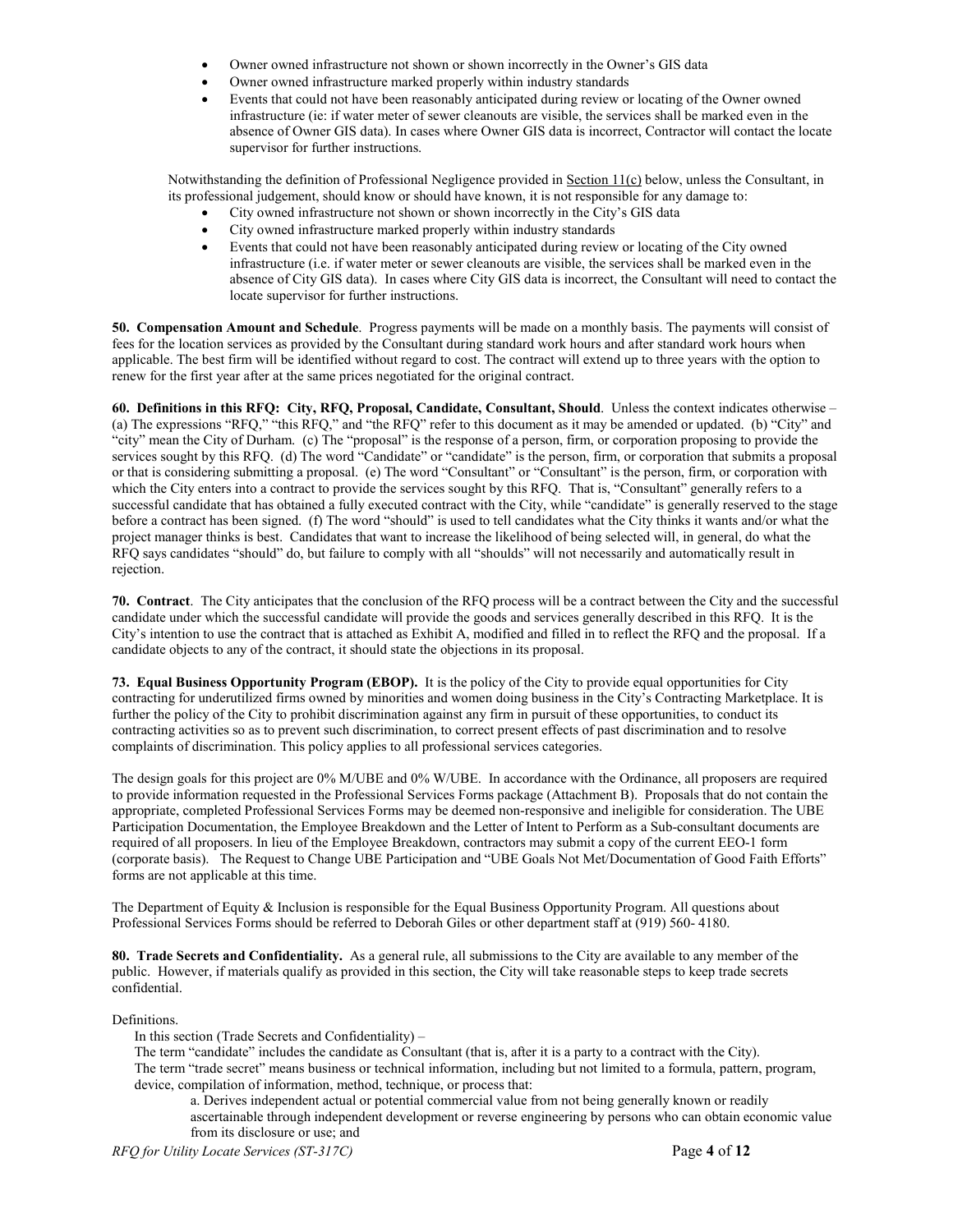b. Is the subject of efforts that are reasonable under the circumstances to maintain its secrecy.

The existence of a trade secret shall not be negated merely because the information comprising the trade secret has also been developed, used, or owned independently by more than one person, or licensed to other persons. The term "record" means all documents, papers, letters, maps, books, photographs, films, sound recordings, magnetic or other tapes, electronic data-processing records, artifacts, or other documentary material, regardless of physical form or characteristics, received by the City of Durham in connection with the candidate's proposal.

**(a) Designation of Confidential Records.** To the extent that the candidate wishes to maintain the confidentiality of trade secrets contained in materials provided to the City, the candidate shall prominently designate the material with the words "trade secrets" at the time of its initial disclosure to the City. The candidate shall not designate any material provided to the City as trade secrets unless the candidate has a reasonable and good-faith belief that the material contains a trade secret. When requested by the City, the candidate shall promptly disclose to the City the candidate's reasoning for designating material as trade secrets; the candidate may need to label parts of that reasoning as trade

secrets. In providing materials to the City, the candidate shall make reasonable efforts to separate those designated as trade secrets from those not so designated, both to facilitate the City's use of the materials and to minimize the opportunity for accidental disclosure. For instance, if only a sentence or paragraph on a page is a trade secret, the page must be marked clearly to communicate that distinction. To avoid mistake or confusion, it is generally best to have only trade secret information on a page and nothing else on that page.

To the extent authorized by applicable state and federal law, the City shall maintain the confidentiality of records designated "trade secrets" in accordance with this section. Whenever the candidate ceases to have a good-faith belief that a particular record contains a trade secret, it shall promptly notify the City.

**(b) Request by Public for Access to Record.** When any person requests the City to provide access to a record designated as a trade secret in accordance with subsection (a) above, the City may

(1) decline the request for access,

(2) notify the candidate of the request and that the City has provided, or intends to provide, the person access to

the record because applicable law requires that the access be granted, or

(3) notify the candidate of the request and that the City intends to decline the request.

Before declining the request, the City may require the candidate to give further assurances so that the City can be certain that the candidate will comply with subsection (c) below.

**(c) Defense of City**. If the City declines the request for access to a record designated as trade secrets in accordance with subsection (a), then, in consideration of the promises in (b) above and for considering the candidate's proposal, the candidate agrees that it shall defend, indemnify, and save harmless Indemnitees from and against all Charges that arise in any manner from, in connection with, or out of the City's non-disclosure of the records. In providing that defense, the candidate shall at its sole expense defend Indemnitees with legal counsel. The legal counsel shall be limited to attorneys reasonably acceptable to the City Attorney.

Definitions. As used in this subsection (c), "Charges" means claims, judgments, costs, damages, losses, demands, liabilities, fines, penalties, settlements, expenses, attorneys' fees, and interest. Indemnitees" means the City, and officers, officials, independent Consultants, agents, and employees, of the City. "Indemnitees" does not include the candidate. The City may require the candidate to provide proof of the candidate's ability to pay the amounts that may reasonably be expected to become monetary obligations of the candidate pursuant to this section. If the candidate fails to provide that proof in a timely manner, the City shall not be required to keep confidential the records whose nondisclosure gives rise to the potential monetary obligation. Nothing in this agreement shall require the City to require any person (including the City itself) to be placed in substantial risk of imprisonment, of being found by a court to be in contempt, or of being in violation of a court order. This subsection (c) is separate from and is to be construed separately from any other indemnification and warranty provisions in the contract between the City and the candidate.

#### **85. Reserved.**

**90. Bonds.** No performance bond or payment bond is required for this contract.

**100. Insurance**. Contractor agrees to maintain, on a primary basis and at is sole expense, at all times during the life of this Contract the following coverage's and limits. The requirements contained herein, as well as City's review or acceptance of insurance maintained by Contractor is not intended to and shall not in any manner limit or qualify the liabilities or obligations assumed by Contractor under this Contract. All insurance companies must be authorized to do business in North Carolina and have no less than an A VIII rating or better.

- a) Commercial General Liability Combined single limit of no less than \$1,000,000 each occurrence and \$2,000,000 aggregate. Coverage shall not contain any endorsement(s) excluding nor limiting Product/Completed Operations, Contractual Liability or Cross Liability.
- b) Automobile Liability Limits of no less than \$1,000,000 Combined Single Limit. Coverage shall include liability for Owned, Non-Owned and Hired automobiles. In the event Contractor does not own automobiles, Contractor agrees to maintain coverage for Hired and Non-Owned Auto Liability, which may be satisfied by way of endorsement to the Commercial General Liability policy or separate Auto Liability policy.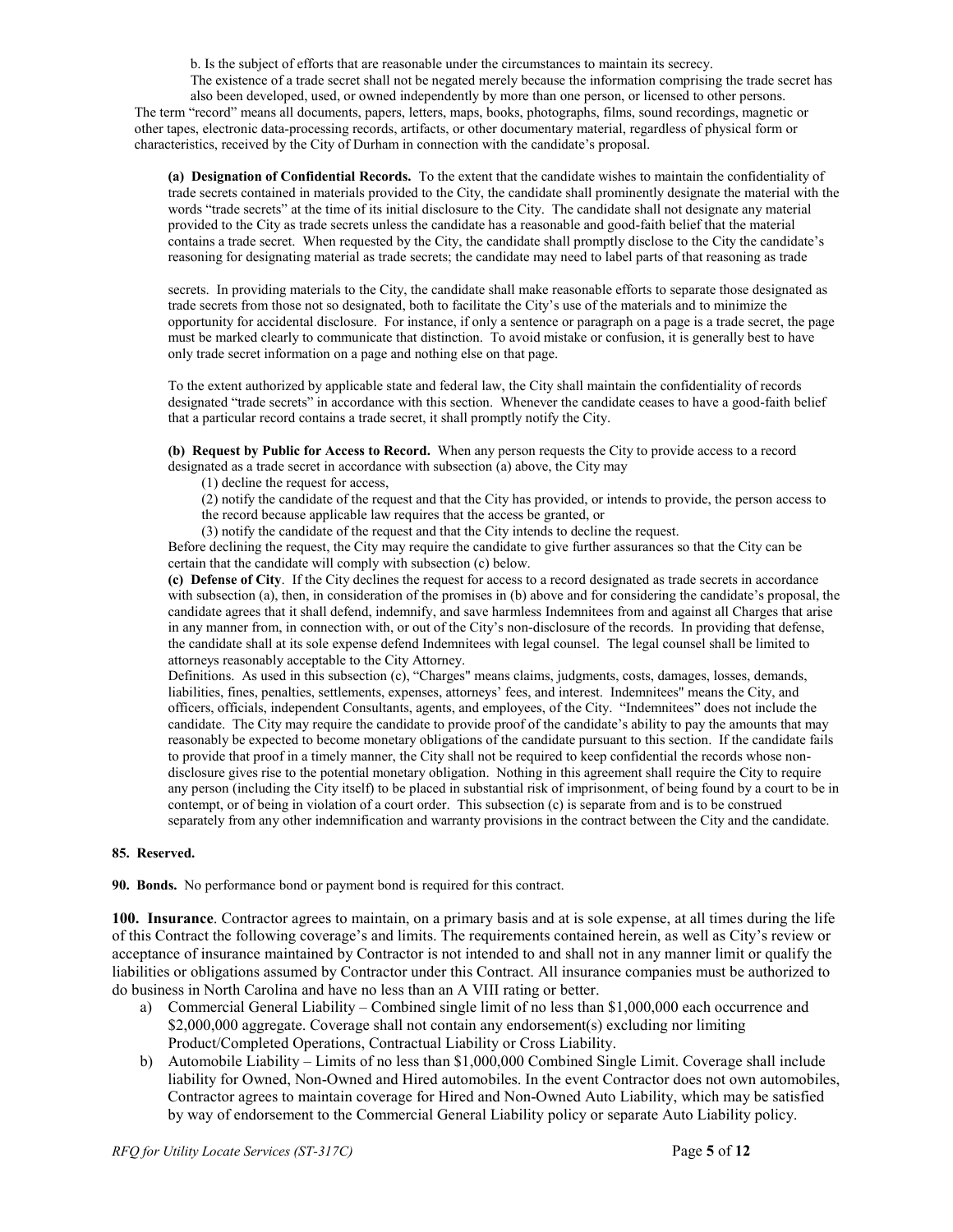Automobile coverage is only necessary if vehicles are used in the provision of services under this Contract and/or are brought on a City of Durham site

- c) Workers' Compensation & Employers Liability Contractor agrees to maintain Worker's Compensation Insurance in accordance with North Carolina General Statute Chapter 97 and with limits of no less than \$1,000,000 each accident, each employee and policy limit.
- d) Umbrella or Excess Liability Contractor may satisfy the minimum liability limits required above under an Umbrella or Excess Liability policy. There is no minimum Per Occurrence limit of liability under the Umbrella or Excess Liability, however, the Annual Aggregate limits shall not be less than the highest 'Each Occurrence' limit for required policies. Contractor agrees to endorse City of Durham as an 'Additional Insured' on the Umbrella or Excess Liability, unless the Certificate of Insurance states the Umbrella or Excess Liability provides coverage on a 'Follow-Form' basis.
- e) Professional Liability Contractor agrees to maintain Professional Liability Insurance with limits no less than \$1,000,000, covering claims arising out of professional architect, engineers and surveyors services performed in connection with this contract.
- f) Additional Insured Contractor agrees to endorse the City as an Additional Insured on the Commercial General Liability. The Additional Insured shall read 'City of Durham as its interest may appear'.
- g) Certificate of Insurance Contractor agrees to provide City of Durham a Certificate of Insurance evidencing that all coverage's, limits and endorsements required herein are maintained and in full force and effect, and Certificates of Insurance shall provide a minimum thirty (30) day endeavor to notify, when available, by Contractor's insurer. If Contractor receives a non-renewal or cancellation notice from an insurance carrier affording coverage required herein, or receives notice that coverage no longer complies with the insurance requirements herein, Contractor agrees to notify the City within five (5) business days with a copy of the non-renewal or cancellation notice, or written specifics as to which coverage is no longer in compliance.

The Certificate Holder address should read: City of Durham Public Works Dept./Contracting 101 City Hall Plaza, Ste. 3100 Durham, NC 27701

#### **110. Discretion of the City**.

A. The City of Durham reserves the right to reject any or all proposals.

B. NOTWITHSTANDING anything to the contrary in this document or in any addendums to this document, unless the contrary provision refers specifically to this provision, the City reserves the right (i) to negotiate changes of any nature with any candidate with respect to any term, condition, or provision in this document and/or in any proposals, whether or not something is stated to be mandatory and whether or not it is said that a proposal will be rejected if certain information or documentation is not submitted with it, and (ii) to enter into an agreement for some or all of the work with one or more persons, firms, or corporations that do not submit proposals. For example, all deadlines are for the administrative convenience or needs of the City and may be waived by the City in its discretion. This subparagraph B applies to the entire RFQ, including the UBE portions.

C. Where the City asks or tells candidates to do stated things, such as that a proposal should follow a stated format or that the candidate should do stated things in seeking the contract, the City may reject a proposal because it does not comply with those requests, so the candidate is adding to its risk of rejection by non-compliance. Still, the City may, in its discretion, waive non-compliance. This subsection (C) does not limit subsections (A) and (B).

D. Of course, once a contract is signed, the parties to the contract may enforce the contract according to its terms as allowed by applicable law.

#### **SCHEDULE**

**120. Schedule**. This is the City's best estimate of the schedule that will be followed. If a component of this schedule from beginning to contract award is delayed, the rest of the schedule will be shifted by the same number of days & posted as an addendum on the project webpage.

| <b>Pre-Proposal Meeting</b>                      | Thursday, April 1, 2021 (if required)   |
|--------------------------------------------------|-----------------------------------------|
| <b>Proposals Due</b>                             | Friday, April 16, 2021                  |
| <b>Conclude Shortlisting &amp; Presentations</b> | Wednesday, April 28, 2021 (if required) |
| <b>Complete Contract Negotiations</b>            | Wednesday, April 28, 2021               |
| <b>City Council Authorization</b>                | Monday, June 7, 2021                    |
| Notice to Proceed                                | Tuesday, June 29, 2021                  |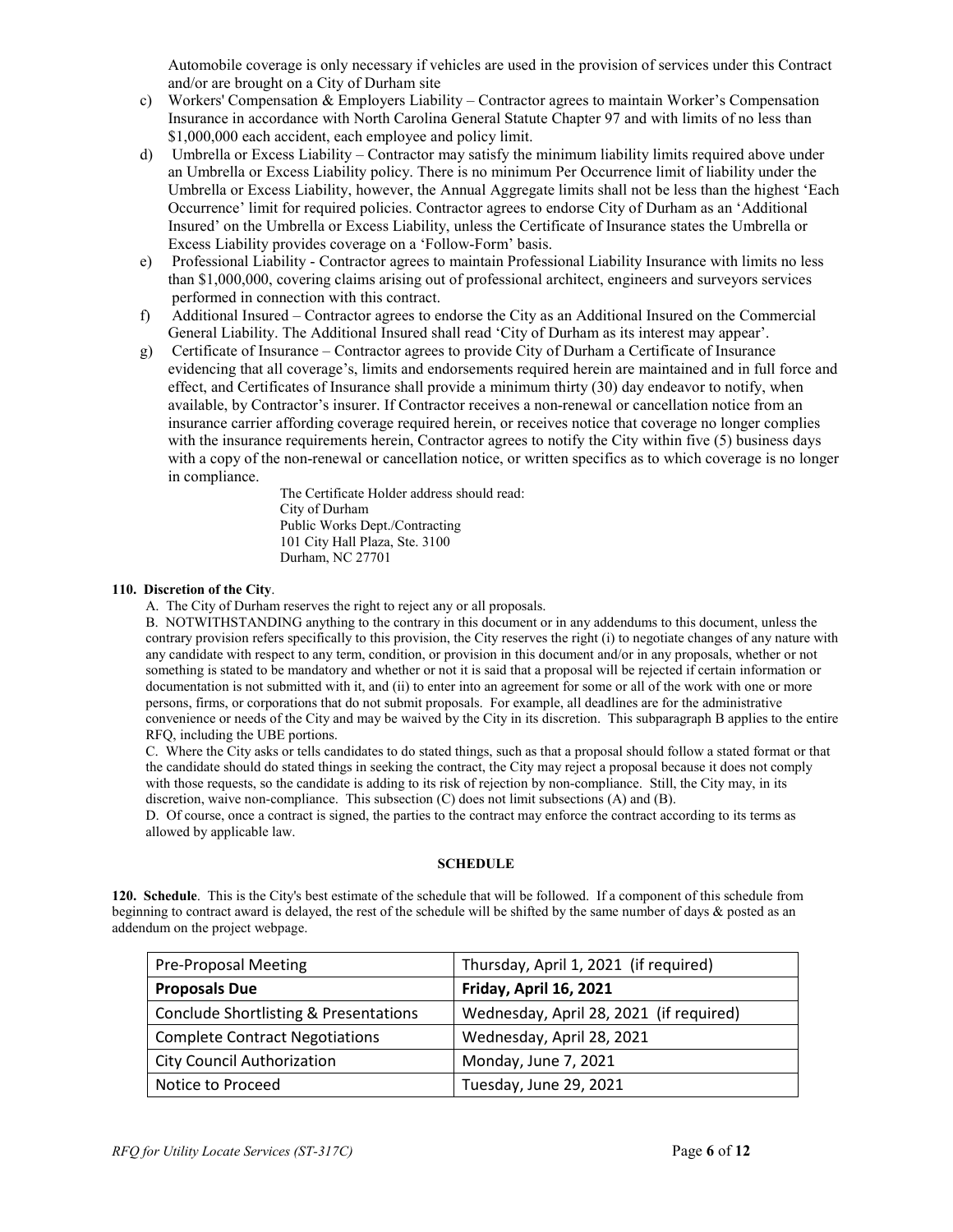**130. Keeping Proposals Open**. All proposals will remain open and valid for the City to accept for a period of 90 days after the deadline for submission of proposals. The Project Manager may release candidates from this obligation by a written letter that specifically refers to this paragraph if he or she determines that the candidate and/or the proposal will not meet the City's needs.

**140. Deadline to Submit Proposals.** Candidates should see that their proposals are received at the following address by hand delivery **between 3:30PM and 4:00 PM on April 16th, 2021** or in the form of a PDF file via email.

City of Durham ATTN: Gina Harder Public Works/Engineering Services 101 City Hall Plaza, Suite 3100 Durham, NC 27701-3329 Phone: (919) 560-4326 ext. 30247 Fax: (919) 560-4316 [Gina.Harder@durhamNC.gov](mailto:Gina.Harder@durhamNC.gov)

Hand delivered submittals should be given to the City representative who will be available at the above location at the night drop off entrance off of Mangum Street between 3:30PM and 4:00PM on April 16, 2021. Please call (919) 560-4326 ext. 30247 for any questions related to the drop-off of the submittals.

#### **GETTING MORE INFORMATION ON THE PROJECT AND RFQ PROCESS**

**150. Questions.** Questions about the RFQ and the RFQ process should be submitted to the project manager identified at the beginning of this RFQ.

**160. Pre-submittal conferences, meetings, and site visits**. The City will conduct a pre-submittal meeting on April 1, 2021 at 1:00 PM via virtual ZOOM meeting to be provided. Attendees should already be familiar with this RFQ.

**170. Updates and revisions to RFQ**. If you have supplied the Project Manager with your preferred method of contact (email, fax, etc.), updates to this RFQ ("addendums" or "addenda") will be sent to you in that manner. This RFQ and addendums are normally posted on the City's website, on the Purchasing Division's webpage. Check that webpage to see that you have received all addenda.

#### **EVALUATION CRITERIA**

**180. Evaluation Criteria**. If an award is made, it is expected that the City's award will be to the candidate that agrees to meet the needs of the City. A number of relevant matters will be considered, including qualifications.

#### **190. Understanding of the Project**

Proposals will be evaluated against the questions set out below.

- (a) How well has the candidate demonstrated a thorough understanding of the purpose and scope of the project?
- (b) How well has the candidate identified issues and potential problems related to the project?
- (c) How well has the candidate demonstrated that it understands the deliverables the City expects it to provide?
- (d) How well has the candidate demonstrated that it understands the City's schedule and can meet it?
- (e) Adherence to the City's UBE program.

#### **200. Methodology Used for the Project**

Proposals will be evaluated against the questions set out below.

- (a) How well does the methodology depict a logical approach to fulfilling the requirements of the RFQ?
- (b) How well does the methodology match and contribute to achieving the objectives set out in the RFQ?
- (c) How well does the methodology interface with the schedule in the RFQ?

#### **210. Management Plan for the Project**

Proposals will be evaluated against the questions set out below.

- (a) How well does the management plan support all of the project requirements and logically lead to the deliverables required in the RFQ?
- (b) How well is accountability completely and clearly defined?
- (c) Is the organization of the project team clear?
- (d) How well does the management plan illustrate the lines of authority and communication?
- (e) To what extent does the candidate already have the hardware, equipment, and licenses necessary to perform the contract?
- (f) Does it appear that the candidate can meet the schedule set out in the RFQ?
- (g) Has the candidate offered alternate deliverables and gone beyond the minimum tasks necessary to meet the objectives of the RFQ?
- (h) Is the proposal practical, feasible, and within budget?
- (i) How well have potential problems been identified?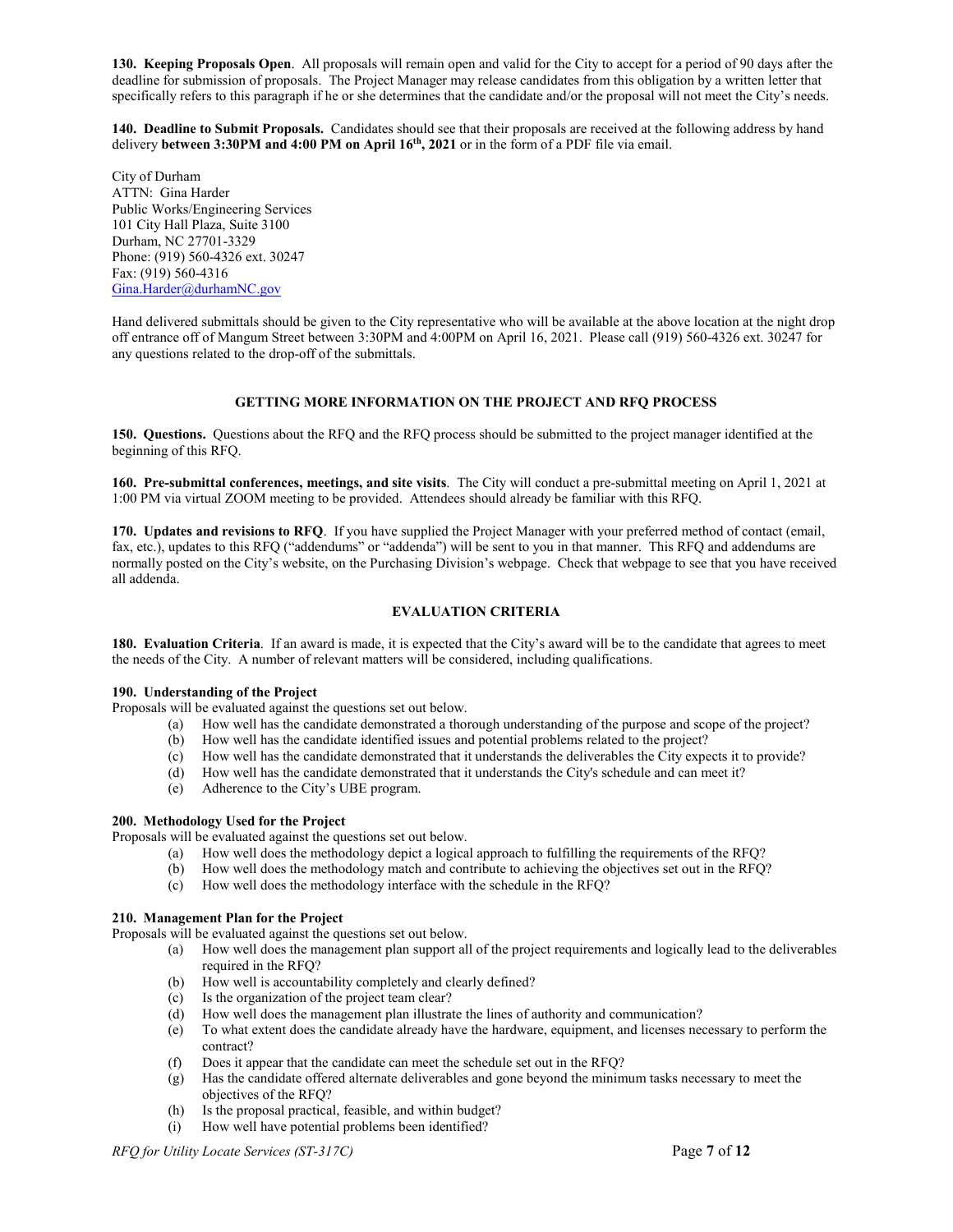(j) Is the proposal responsive to all material requirements in the RFQ?

#### **220. Experience and Qualifications**

Proposals will be evaluated against the questions set out below.

#### *Questions regarding the personnel.*

- (a) Do the individuals assigned to the project have experience on similar projects?
- (b) Are resumes complete and do they demonstrate backgrounds that are desirable for individuals engaged in the work the project requires?
- (c) How extensive are the applicable education and experience of the personnel designated to work on the project?
- (d) How knowledgeable are the candidate's personnel of the local area and how many individuals have worked in the area previously?

#### *Questions regarding the candidate:*

- (e) How well has the candidate demonstrated experience in completing similar projects on time and within budget?
- How successful is the general history of the candidate regarding timely and successful completion of projects?
- (g) Has the candidate provided letters of reference from clients?
- (h) How reasonable are the candidate's cost estimates?
- (i) If sub-Consultants will perform work on the contract, how well do they measure up to the evaluation used for the candidate?

#### **230. Contract Cost**

The most qualified firm will be identified without regard to cost.

#### **CONTENTS OF PROPOSAL**

#### **240. Contents of Proposal.**

The proposal should include sections, numbered as follows:

1. **Contact information**. Include the candidate's name and address, and the contact information (name, mailing address, email address, fax number, and telephone number) of the person whom the City should contact regarding the proposal.

2. **Legal Status of the Candidate and Signers**. State the full, exact name of the candidate. State whether the candidate is an individual, corporation, limited partnership, general partnership, limited liability company, professional corporation, professional association, etc. If it is anything other than an individual or a general partnership, specify the State under which the entity is organized. If the State under which the entity is organized is not North Carolina, specify whether the candidate has received a certificate of authority from the N. C. Secretary of State to transact business in North Carolina. State whether the entity is in existence at the time the proposal is submitted, and if not, whether and when the candidate intends to officially form the entity. State the names and titles of the individuals who will sign the contract with the City.

3. **Qualifications, References, and Licenses**. This part should include the candidate's experience on similar projects and include references and how to contact them. List the candidate's current licenses that are pertinent to this project.

4. **Project Team, Location of Work, and Subcontracting**. State the names and qualifications of the individuals who will have responsibility for this project.

5. **Methods and Procedures**. State how the work will be accomplished. Explain if one individual will be in responsible charge or if a team approach will be used.

6. **Compensation.** See section 50 (**Compensation Amount and Schedule**) above.

7. **Assumptions regarding City of Durham Actions and Participation**. If your proposal assumes that the City will take certain actions, provide facilities, or do anything else, you should state these assumptions explicitly.

8. **UBE Participation**. It is the policy of the City to provide equal opportunities for City contracting for underutilized firms owned by minorities and women doing business in the City's Contracting Marketplace. It is further the policy of the City to prohibit discrimination against any firm in pursuit of these opportunities, to conduct its contracting activities so as to prevent such discrimination, to correct present effects of past discrimination and to resolve complaints of discrimination. This policy applies to all professional services categories.

The design goals for this project are 0% M/UBE and 0% W/UBE. In accordance with the Ordinance, all proposers are required to provide information requested in the Professional Services Forms package (Attachment B). Proposals that do not contain the appropriate, completed Professional Services Forms may be deemed non-responsive and ineligible for consideration. The UBE Participation Documentation, the Employee Breakdown and the Letter of Intent to Perform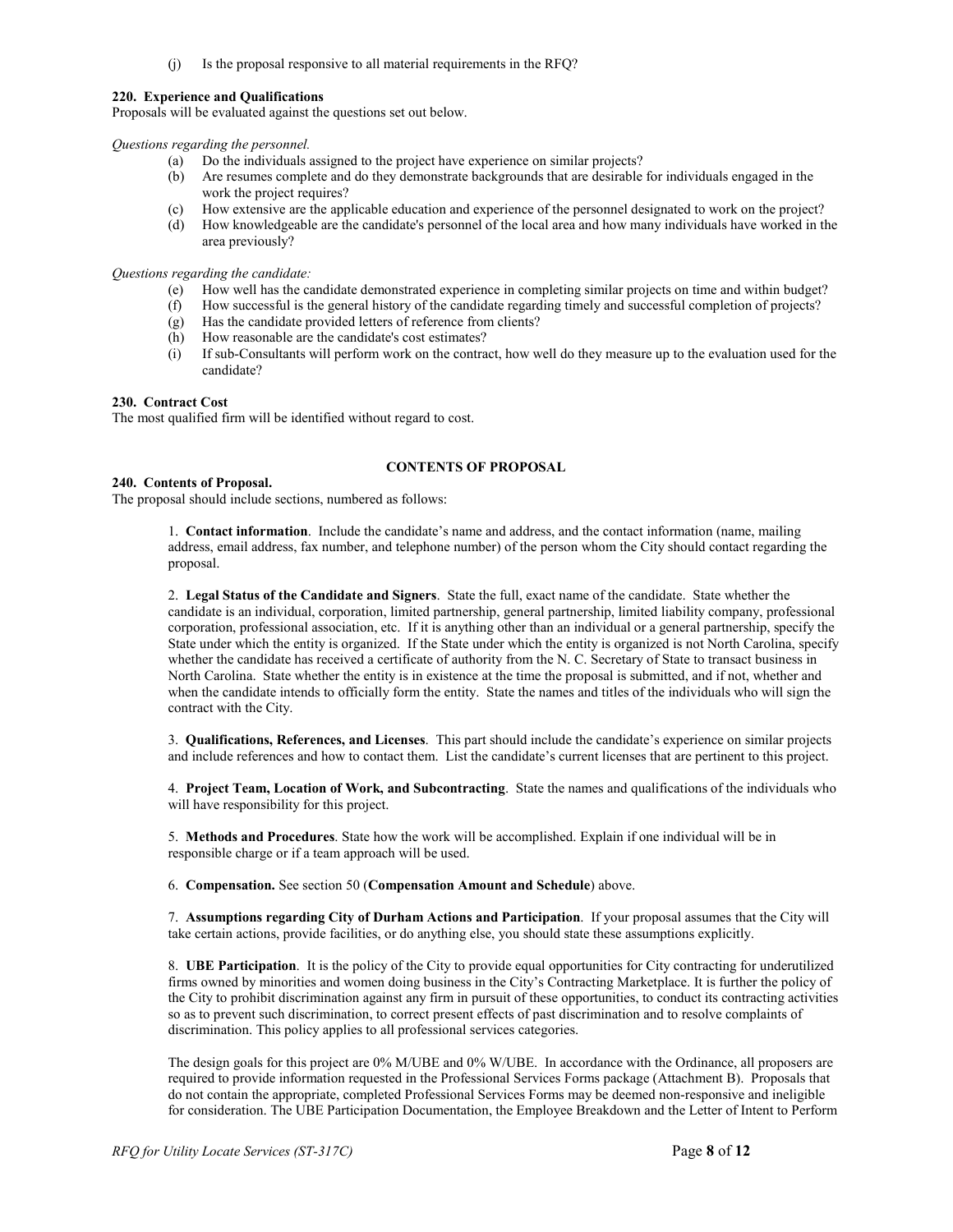as a Sub-consultant documents are required of all proposers. In lieu of the Employee Breakdown, contractors may submit a copy of the current EEO-1 form (corporate basis). The Request to Change UBE Participation and "UBE Goals Not Met/Documentation of Good Faith Efforts" forms are not applicable at this time.

The Department of Equity & Inclusion is responsible for the Equal Business Opportunity Program. All questions about Professional Services Forms should be referred to Deborah Giles or other department staff at (919) 560- 4180.

#### 9. **Financial Condition, Insurance, and Bonds**. Not Applicable.

10. **Conflict of Interest**. If the candidate has any grounds to believe there could be a conflict of interest, such as that a City employee who is involved in awarding the contract has a connection with the candidate, please explain.

11. **Non-collusion**. This RFQ constitutes an invitation to propose. Sign the following and include it with your response: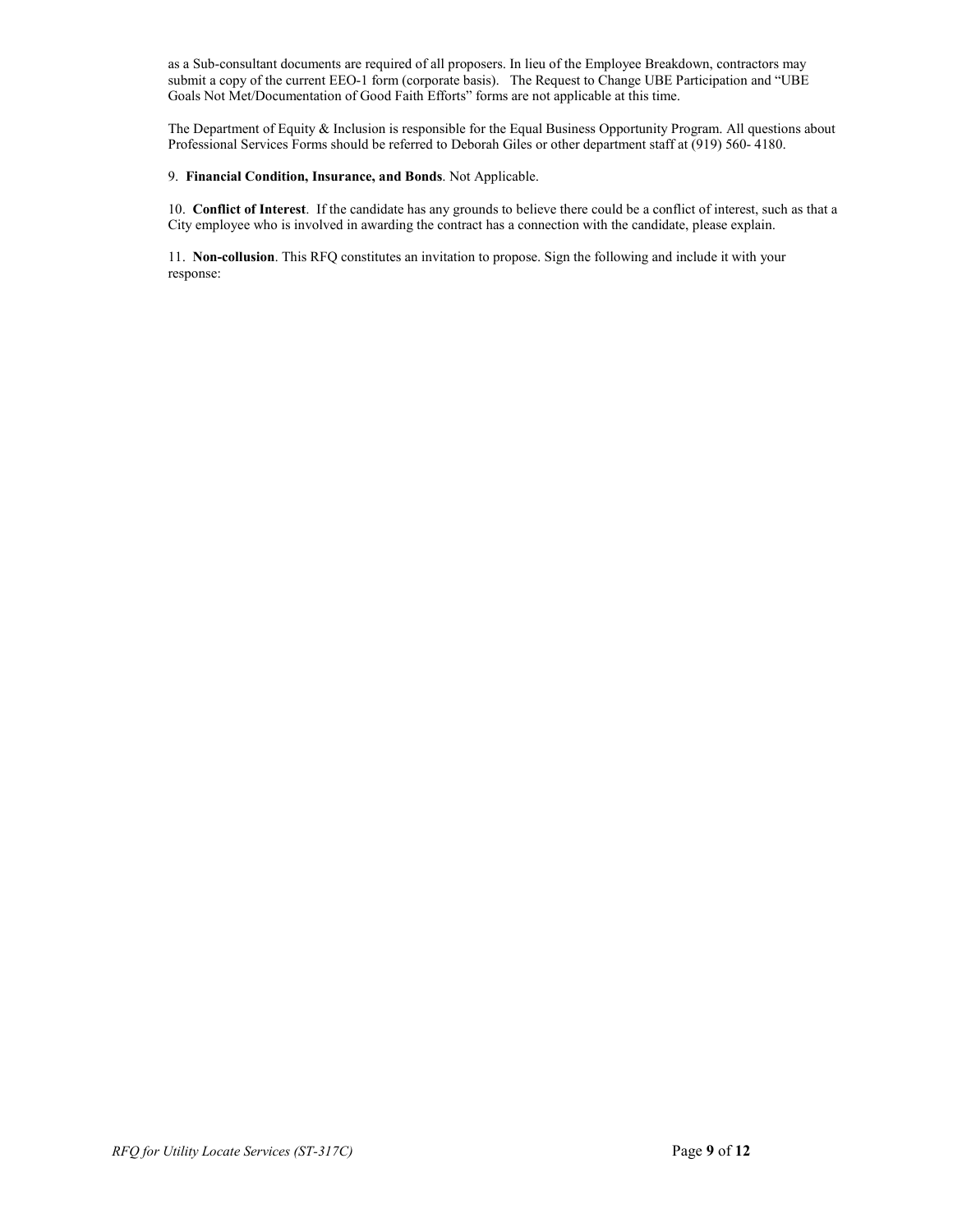## NON-COLLUSION AFFIDAVIT

By executing this proposal, I certify that this proposal is submitted to the City of Durham competitively and without collusion. I am authorized to represent the candidate both in submitting this bid and in making this Non-collusion Affidavit. To the best of my knowledge and belief, (1) the candidate has not violated N. C. General Statute section 133-24 in connection with the proposal, (2) the candidate has not entered into any agreement, participated in any collusion, or otherwise taken any action in restraint of free competitive bidding in connection with its proposal, and (3) the candidate intends to do the work with its own bonafide employees or subConsultants and is not bidding for the benefit of another Consultant. The neuter includes the masculine and the feminine. The candidate to which this Non-Collusion Affidavit refers is:

*(insert name of candidate)* \_\_\_\_\_\_\_\_\_\_\_\_\_\_\_\_\_\_\_\_\_\_\_\_\_\_\_\_\_\_\_\_\_\_\_\_\_\_\_\_\_\_\_\_\_ *(signature of individual)* ACKNOWLEDGMENT *Type or print name of the individual who signed the* affidavit: *\_\_\_\_\_\_\_\_\_\_\_\_\_\_\_\_\_\_\_\_\_\_\_\_\_\_\_\_\_\_\_\_\_\_\_\_\_\_\_* . *Type or print the name of Notary Public signing this acknowledgment:*  \_\_\_\_\_\_\_\_\_\_\_\_\_\_\_\_\_\_\_\_\_\_\_\_\_\_\_\_\_\_\_\_\_\_\_\_\_

\_\_\_\_\_\_\_\_\_\_\_\_\_\_\_\_\_\_\_\_\_\_\_\_\_\_\_\_\_\_\_\_\_\_\_\_\_\_\_\_\_\_\_\_\_

Place where acknowledgment occurred: County of \_\_\_\_\_\_\_\_\_\_\_\_\_\_\_\_\_\_\_, State of \_\_\_\_\_\_\_\_

*Notary's residence : County of \_\_\_\_\_\_\_\_\_\_\_\_\_\_\_\_\_\_\_\_\_\_\_\_\_\_\_\_, State of \_\_\_\_\_\_\_\_\_\_* 

I, the Notary Public named above, certify (1) the individual named above personally appeared before me this day, (2) I have personal knowledge, or satisfactory evidence, of the individual's identity; and (3) the individual acknowledged signing the foregoing affidavit.

This the \_\_\_\_ day of \_\_\_\_\_\_\_\_\_\_\_\_, 20\_\_\_\_. \_\_\_\_\_\_\_\_\_\_\_\_\_\_\_\_\_\_\_\_\_\_\_\_\_\_\_\_\_\_\_\_\_

Notary Public

My commission expires:

\_\_\_\_\_\_\_\_\_\_\_\_\_\_\_\_\_\_\_\_\_\_\_\_\_\_\_\_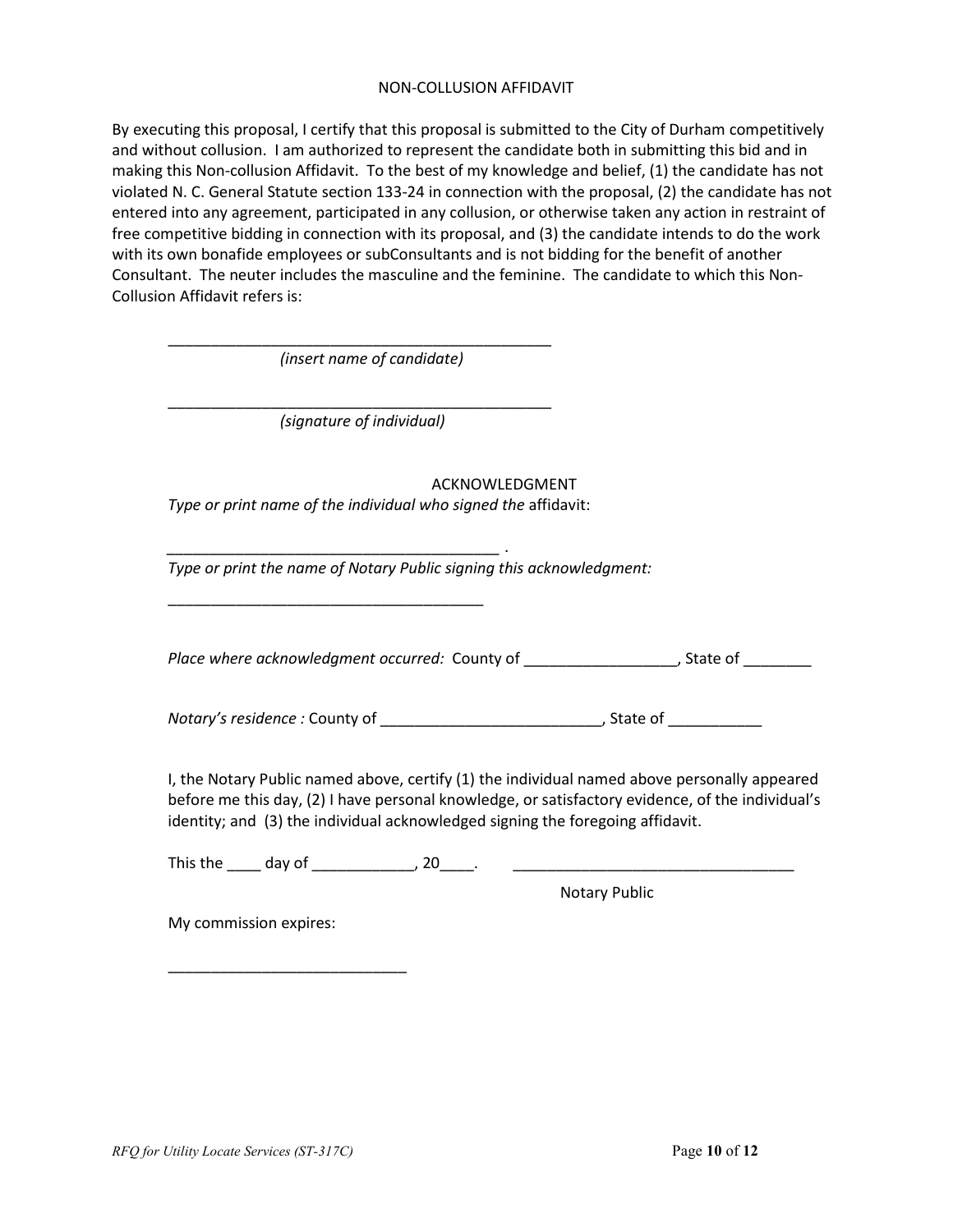#### **COVER LETTER WITH PROPOSAL**

**250. Cover letter**. The proposal should contain a cover letter, signed by a principal of the candidate. The cover letter should contain the following statement:

The undersigned, whose title and position with the candidate are stated next to or beneath his or her signature, has the authority to submit this proposal (including this cover letter) on behalf of the candidate in response to the City of Durham's Request for Qualifications.

Unless otherwise clearly stated in this response to the RFQ, our proposal accepts the terms and conditions stated in the RFQ, including the description of services to be performed and the provisions of the contract to be signed.

The cover letter should contain one of the following two paragraphs A or B. If (i) the cover letter lacks both paragraph A and paragraph B, or (ii) the cover letter contains paragraph A but fails to comply with the instructions in the section of the RFQ titled "Trade Secrets and Confidentiality," the City may treat everything it receives from the candidate as NOT trade secret or confidential, and the City may disclose to the public everything it receives from the candidate.

A. With respect to all trade secrets that the candidate may submit to the City in connection with this proposal or the contract, if the contract is awarded to the candidate, the candidate shall comply with the section of the RFQ titled "Trade Secrets and Confidentiality," including all of its subsections, including the subsection titled "Defense of City." The candidate acknowledges that the City will rely on the preceding sentence.

*-or-*

B. The candidate is not submitting any trade secrets to the City in connection with this proposal or the contract; if the contract is awarded to the candidate, the candidate will not submit any trade secrets to the City in connection with this proposal or the contract. The candidate acknowledges that the City will rely on the preceding sentence.

In addition, the cover letter should also contain the following statement:

This proposal is not an offer, and the candidate retains the right to decline to enter into a contract with the City for this project.

**260. Addendums**. The cover letter should list the last addendum that the City issues for this RFQ, with a statement such as *The undersigned candidate has read all the addendums issued by the City for this RFQ, through and including Addendum No.* **.** In that blank the candidate should list the number of the last addendum.

#### **HOW TO SUBMIT A PROPOSAL**

**270. How to submit a proposal**. Candidates should submit their proposals via Email to the Project Manager or in a sealed envelope. If you submit a hard copy, all submittals should be given to the City representative who will be available at the night drop off entrance off of Mangum Street between 3:30PM and 4:00PM on April 16, 2021. The envelope should be addressed to the Project Manager at the address shown in the "Project Manager and Contact with City" Sec. 20 of this RFQ.

Write the following prominently on the outside of the envelope: **Request for Qualifications for Utility Locate Services (Contract ST-317C).** 

Proposals must be received no later than 4:00 PM on April 16, 2021. Proposals should not be made by US mail or fax.



*RFQ for Utility Locate Services (ST-317C)* Page **11** of **12**